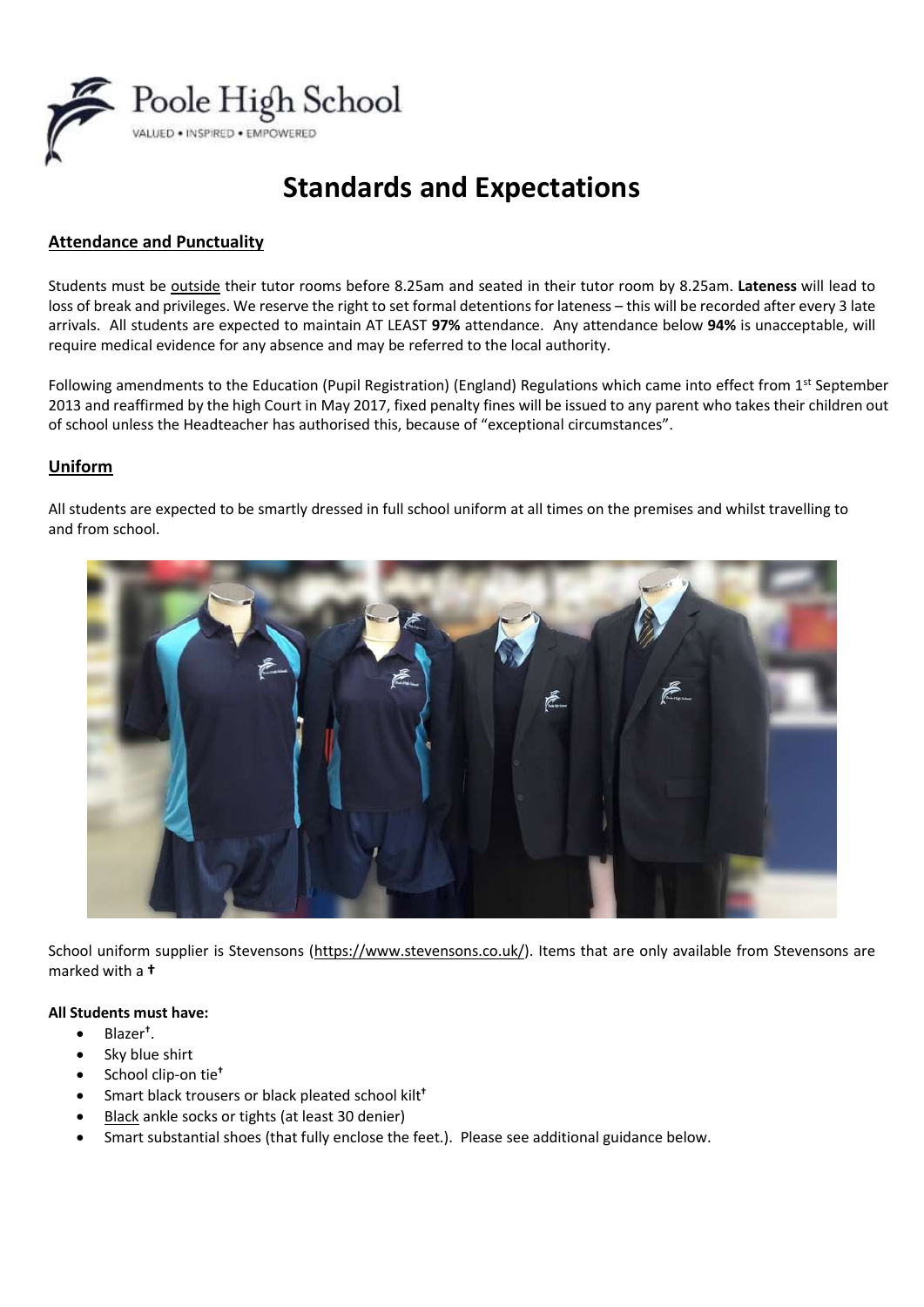#### **Students may choose to have:**

- V-neck jumper**†** (for winter wear)
- A black or navy outdoor coat for wearing to and from school and outside only.

## **For P.E. students must have:**

- Sports shirt**†**
- Hoody**†**
- Navy blue shorts. These must be loose fitting.
- Football socks/white socks (for summer)
- Suitable trainers
- Football boots (required for boys, suggested for girls)

## **For PE students may choose to have:**

- Spare socks
- Tracksuit bottoms. These must be navy with no markings
- Students in years **7-9** will have the option to buy a school branded **skort †** instead of shorts from September 2021
- Students in years **10-11** have the option to wear school branded **leggings†** instead of shorts from September 2021

For PE lessons skort length must be half way between the hip and knee. Earrings must be removed for PE lessons, so we advise not wearing to school on PE days.

## **Which shoes are acceptable?**

Black substantial shoes that protect feet fully – black plimsolls, boots, canvas, soft fabric, suede/suedette shoes are not acceptable and are not adequate footwear in inclement weather. They are also insufficient protection in technology and science lessons. Trainers are not permitted.



#### **Which trousers are acceptable?**

Smart tailored black trousers – from Stevensons or any other retailer providing they are of the same material and design. No other design or material will be acceptable i.e. skinny trousers, jeggings, jeans, chinos etc.

## **Which skirts are acceptable?**

Kilts as sold by Stevensons, these must be black pleated material and not Lycra or stretched fabric and worn at knee length at all times. Please ensure there is enough room for growth during the year as they will be unacceptable once shorter than this. Pleated skirts with a dropped waistband are NOT permitted.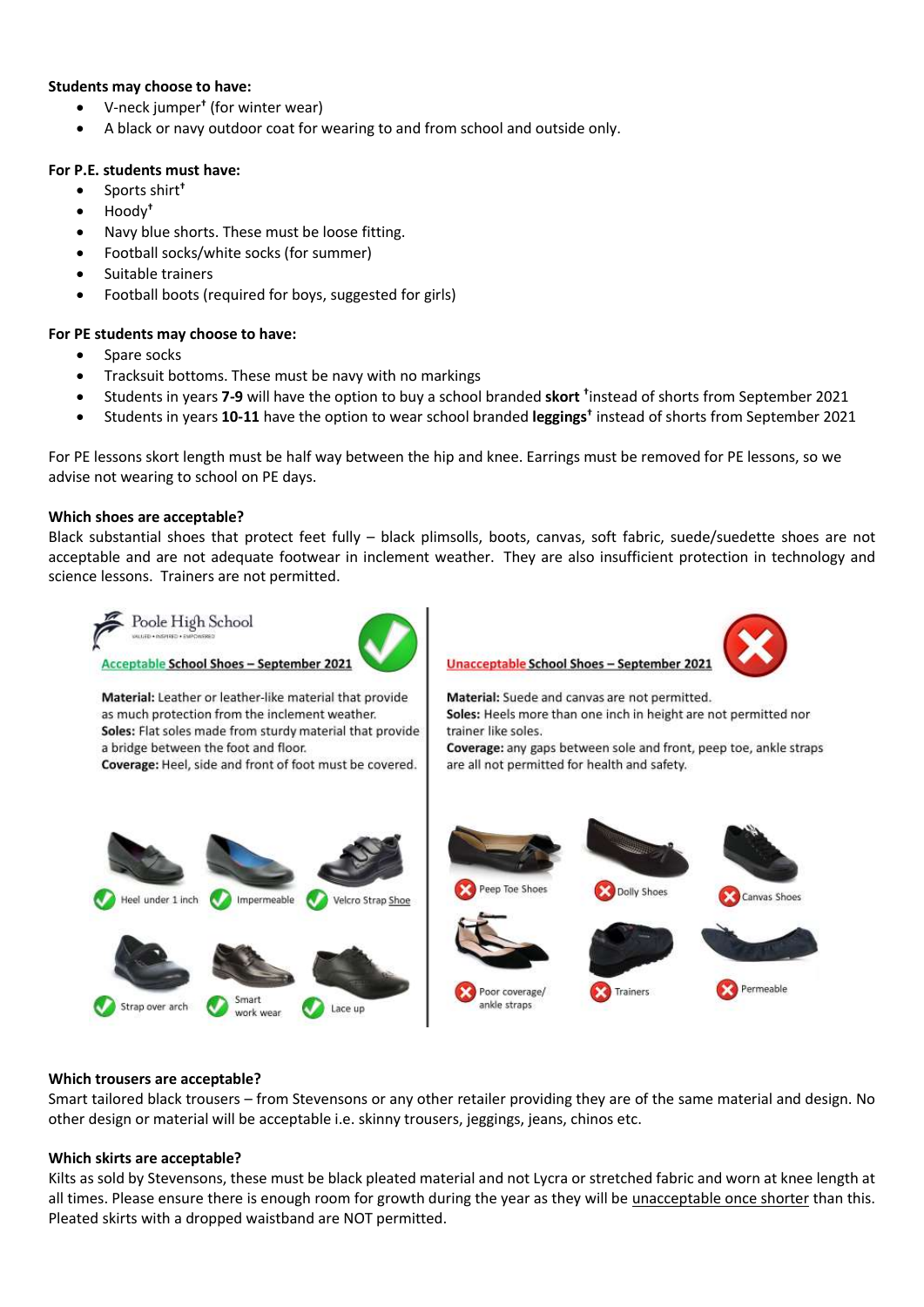## **What if my child loses their clip-on tie?**

Wrap around ties are NOT permitted. Replacement clip-on ties may be purchased through our main supplier, Stevensons. Alternatively, you may wish to purchase through the schools WisePay.

## **What happens if I do not wear the correct uniform?**

Any student who fails to attend in the appropriate uniform/shoes will be temporarily loaned both uniform and footwear. There are no exceptions to this. Should we run out of uniform, we will request parents attend school to bring in the correct uniform.

Students are expected to wear their uniform with pride at all time on route to and at school. This includes:

- Shirt tucked in
- Top button fastened
- Clip-on tie attached to top button
- Blazer sleeves unrolled
- Skirt not rolled up
- Blazers must be worn at all times except when given permission to remove them by a member of staff
- Coats and jackets must be black or navy and removed once students enter the school buildings additional guidance below
- Religious head covering if worn, must be plain black or blue with a school tie worn beneath.

Students should avoid wearing make-up to school. However, a small amount of discreet make-up is permitted. It should be sufficiently discreet so as not to be obviously noticeable. Heavy and highly visible make-up is **not** permitted. Any extremes of fashion including hairstyles, hair colours, false/acrylic/gel nails, false eyelashes and fake tan and nail varnish are not permitted in school. The final decision on whether make up or a hairstyle is unacceptable lies with any senior member of staff.



**Acceptable School Coats - September 2021** 

## Material/style: We highly recommend

waterproof/resistant in a plain black or navy colour. If your child walks or cycles to school reflectors within the coat are essential for the winter months.





**Unacceptable School Coats - September 2021** 



Material/style: Leather, denim, hoodies (branded or unbranded), shiny black material. A hoodie must not replace a blazer/coat to and from school



## **Jewellery**

Small studs are the only ear-rings allowed, one in each ear lobe. Clear retainers or plasters over the top of piercings are not permitted. **No other piercings or jewellery are allowed including rings, bracelets and necklaces**. Students are reminded of this rule at the beginning of the year and if found to be wearing jewellery they will be isolated for the remainder of the day.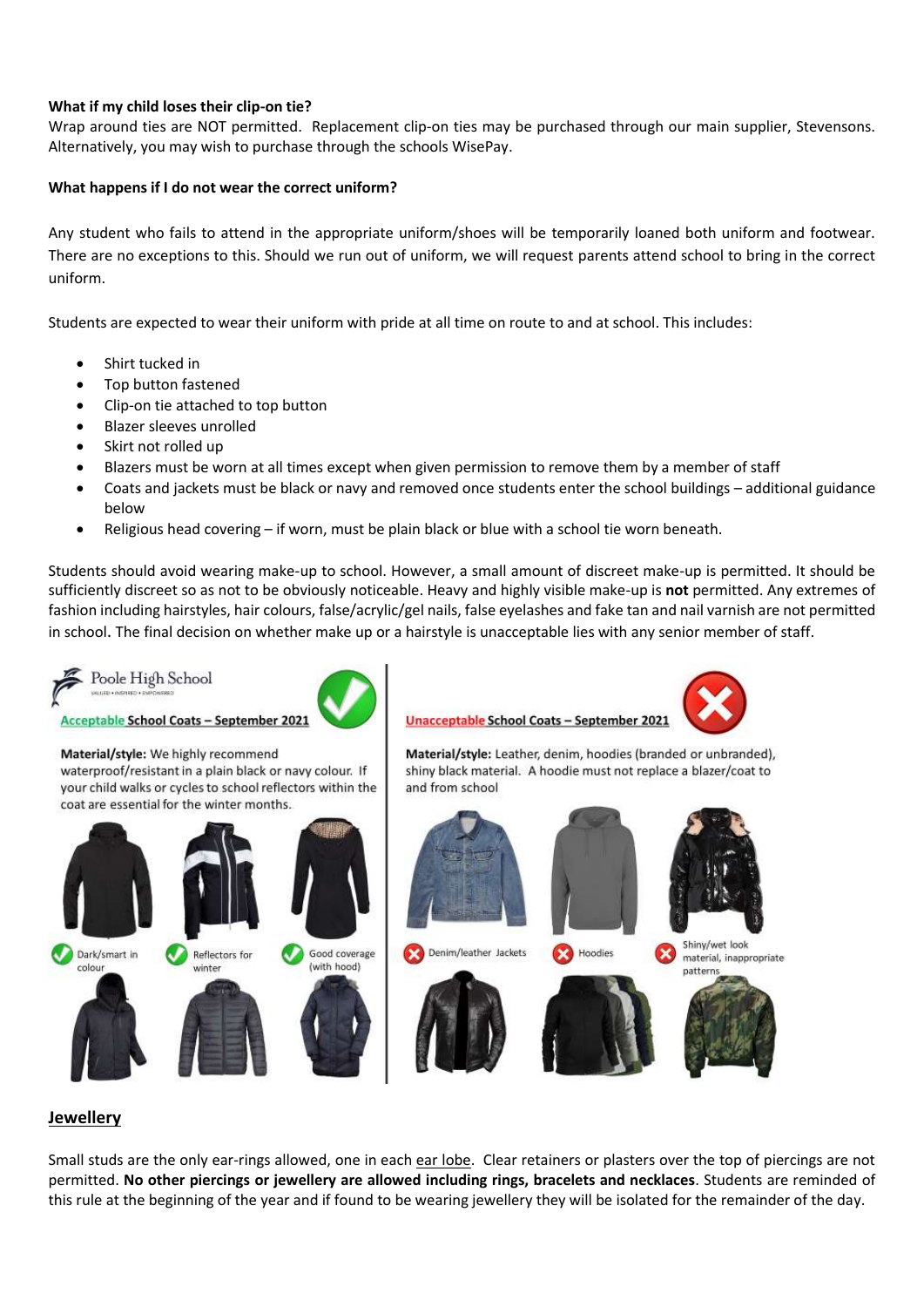# **Mobile Phones and Bluetooth Devices**

Whilst students are permitted to have mobile phones or other electronic devices on their way to and from school, once on the school site and past the blue school gates they must be switched off and in the bottom of the school bag. In addition any associated ear phones or Bluetooth watches/devices must be removed from the person and placed into the bag. If students are seen using the mobile phones or Bluetooth devices, or if they are visible in pockets beyond the school gates they **will be confiscated**. Phones on silent and in pockets will be considered to be in use. Phones should only be switched on once students leave the school site. A confiscated phone/electronic device will be handed to the ISU. If a phone is confiscated for a second time it will only be returned to a parent. If a phone is confiscated for a third time the student will not be able to bring a phone with internet capacity to school.

## **Additional Possessions**

All possessions brought to school are 'at the owner's risk'. Valuable items should be left at home; but parents are advised to insure musical instruments and bicycles – bicycles must be individually locked with a padlock and chain or 'D' lock. They must also be properly maintained and in road worthy condition. Wearing a cycle helmet to and from school is compulsory for the safety of our students.

Scooters and skateboards MUST not be ridden on the school site beyond the security barrier. Scooters and skateboards brought into school are 'at the owner's risk' and must be locked. Scooter and skateboards are not permitted to be stored in classrooms or year offices.

Electric scooters/one wheel electric scooters are not permitted on the school site.

## **Equipment**

Every student must have a fully equipped clear pencil case to include pens (minimum of 3 x black, red, green), pencils, a protractor, a pair of compasses, a scientific calculator, a ruler, their student planner, a reading book and their knowledge organiser as well as any other useful equipment requested by their teachers. They need this every day.

## **Student Planners**

Students MUST **not** graffiti or deface the planner they are given; it remains school property and should be treated with respect. Students will be asked to replace the planner at a cost of £3 should this be deemed necessary by **ANY** member of staff.

Every student must record all home learning into their planner or their next steps. Each planner MUST be seen and signed by their form tutor and a parent or guardian on a weekly basis. IT IS THE STUDENTS RESPONSIBILITY TO ENSURE THIS HAPPENS.

Parents/guardians/carers may use the planner to write notes to staff, and staff will regularly use the students' planner to write notes home. **If, for some reason, a student does not have a planner they must obtain a temporary daily sheet during registration.**

## **Student movement around school**

- Students are not permitted to enter corridors during break or lunch unless for exceptional circumstances
- Students are not permitted to eat or drink whilst in corridors
- Students are asked to keep to the left when moving between lessons and keep noise level to a minimum
- Students are not permitted out of class during lessons unless permission has been given by their class teacher.
- Students are only permitted to leave a lesson to use the toilet for medical reasons that the school have been informed about.